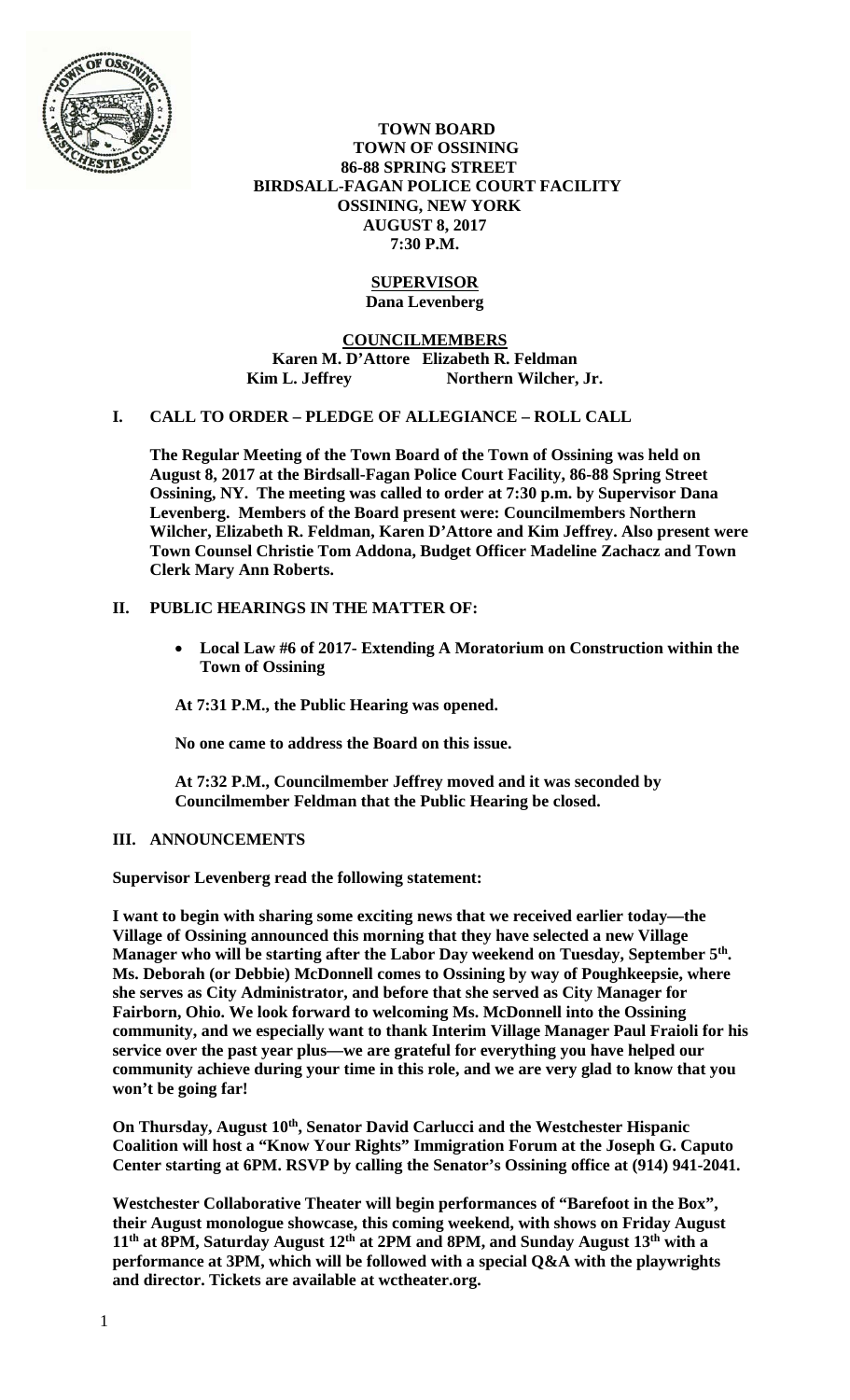**Hudson River Expeditions still has several kayak tours available this summer, so why not get out on the water? The next set of tours are coming up on Friday, August 11th, with one group sailing at 4PM and another at 6:30PM. Interested? Visit www.hudsonriverexpeditions.com to learn more about these great tours and purchase your tickets for this and other dates through September.** 

**Also coming up, the Ossining Historic Cemeteries Conservancy will be hosting a grave cleaning at Dale Cemetery on Saturday, August 19th between 9AM and 12 noon. No experience is required—just a willingness to learn and maybe get a little dirty! Snacks and water will be provided.** 

**On Monday, August 21st, we will have a chance to view the solar eclipse right here in Ossining. Visit the Ossining Public Library to view the partial phases beginning at 1:25PM—the Friends of the Ossining Public Library will provide special glasses to help you view the eclipse safely and in style.** 

**Are you interested in learning to knit, or are you a practiced expert looking to make some new friends while honing your craft? Join the Ossining Knitting Club led by Virginia Benedict, which meets on Mondays at the Senior Center between 9AM and 11:30AM, or at Maple House on Wednesdays between 12PM and 4PM and Thursdays from 7 to 9PM. If you're interested or have questions, please call Virginia at (917) 494-0563, or you can email her at Virigina.Benedict@gmail.com.** 

**I want to end by sharing a phone call that I got earlier today from Town resident Carmelina Iorio, who wanted to express her thanks to the Town for how beautiful Dale Cemetery has been looking—our Superintendent Pete Connelly and his crew work tirelessly to keep one of our most important parcels looking great, and it is my pleasure to share with all of you that it is being noticed.** 

**Councilperson Jeffrey announced the Annual Senior Fair scheduled for September 14 at the Joseph G. Caputo Center from 10 a.m. to 1 p.m. This is sponsored by Senator Carlucci and addresses a variety of services for our senior population. A thank you was also extended to the Highway Department for replacement of aging signs.** 

## **IV. LIAISON REPORTS**

**Councilperson Jeffrey announced the Village of Ossining Fire Department Parade which was held this past Friday with good weather. Also a congratulations was extended to Nyack for receiving the Best Overall Award".** 

# **V. DEPARTMENTAL REPORTS**

## **VI. PUBLIC COMMENT ON AGENDA ITEMS**

## **VII. BOARD RESOLUTIONS**

## **A. Approval of Minutes-Regular Meeting**

**Councilmember Jeffrey moved and it was seconded by Councilmember Feldman that the following be approved:** 

**Resolved, that the Town Board of the Town of Ossining hereby approves the July 25, 2017, Minutes of the Regular Meeting as presented.** 

 **Motion Carried: Unanimously** 

# **B. Approval of Minutes-Special Meeting**

**Councilmember Jeffrey moved and it was seconded by Councilmember Wilcher that the following be approved:**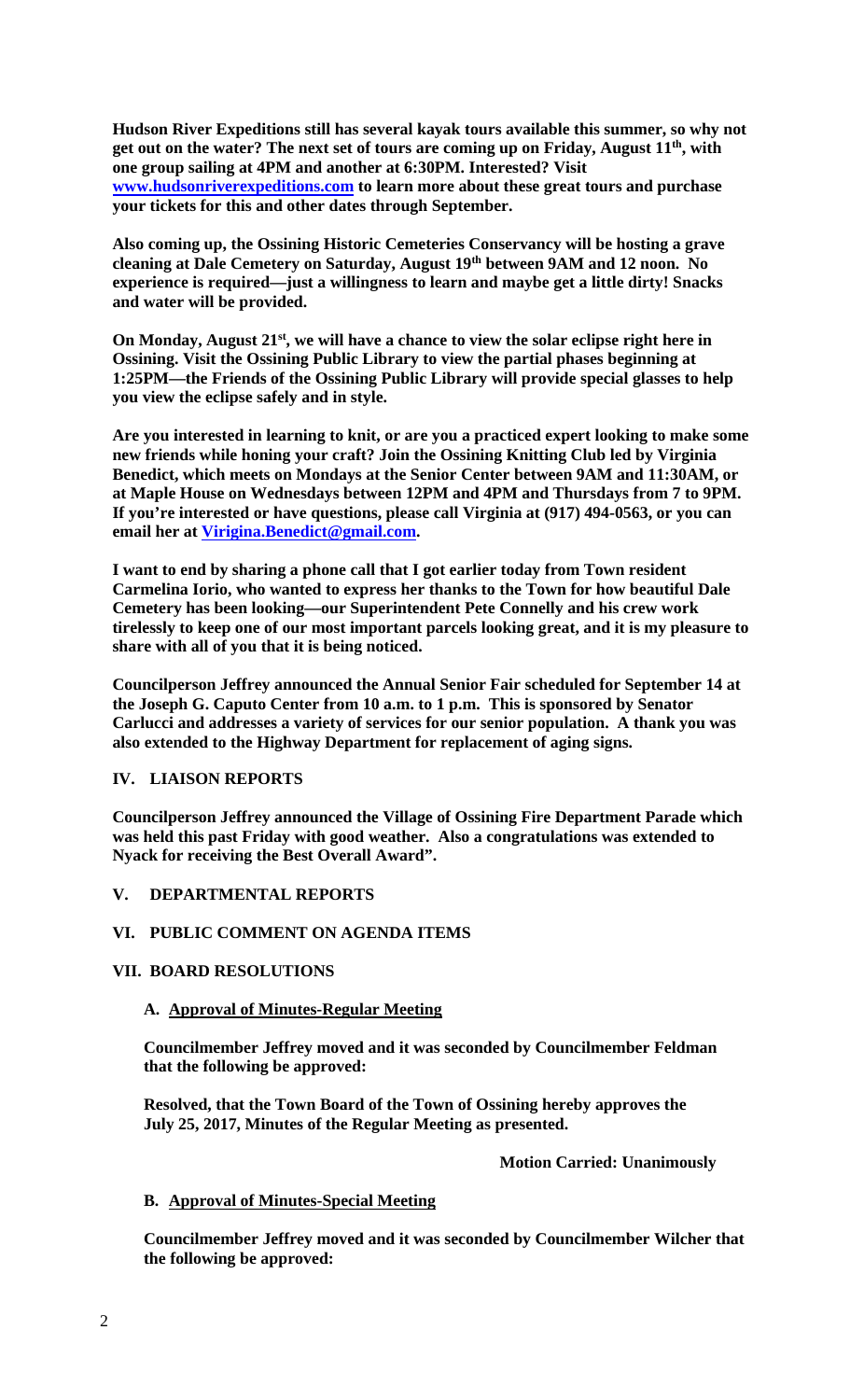**Resolved, that the Town Board of the Town of Ossining hereby approves the August 1, 2017, Minutes of the Special Meeting as presented.** 

> **Motion Carried: 4-0-1 Ayes: D'Attore, Jeffrey, Wilcher & Levenberg Abstain: Feldman**

#### **C. Approval of Voucher Detail Report**

**Councilmember Jeffrey moved and it was seconded by Councilmember Wilcher that the following be approved:** 

**Resolved, that the Town Board of the Town of Ossining hereby approves the Voucher Detail Report dated August 8, 2017 in the amount of \$93,889.42**.

 **Motion Carried: Unanimously** 

**D.** 

## **TAX CERTIORARI**

 **Guido Federici vs. Town of Ossining** 

> **Councilmember Wilcher moved and it was seconded by Councilmember Feldman that the following be approved:**

**WHEREAS, proceedings pursuant to Article 7 of the Real Property Tax Law of the State of New York were instituted by Guido Federici against The Town of Ossining, to review the tax assessments made on Petitioner's property located at Cypress Lane, Town of Ossining, and designated on the tax assessment map of The Town of Ossining as Section 98.05-2-55 for Tax Assessment Year 2016, which proceedings are now pending in the Supreme Court of the State of New York, County of Westchester, under Index No. 51766/2017; and** 

**WHEREAS, the above Petitioner has agreed to a compromise and settlement of such proceedings, subject to the approval of the Town Board, correcting and reducing the assessed valuation of its real property and improvements, as follows: Guido Federici Cypress Lane, Ossining, N.Y. Section 98.05-2-55** 

**Assessment Year Tax ID No. Original Assessed Value Reduction Final Assessed Value 2016 98.05-2-56 \$158,600 \$123,600 \$35,000** 

**WHEREAS, any and all refunds necessitated by said settlement will be made without interest; and** 

**WHEREAS, the Town Board, upon the recommendation of the Assessor, concurred by the Counsel to the Town, finds the proposed settlement appropriate and in the best interest of the Town of Ossining; now therefore it is** 

**RESOLVED, that settlement of the proceedings, on the terms set forth herein, is hereby accepted and approved, subject to the approval of the Supreme Court, Westchester County, wherein such proceedings are pending; and it is further** 

**RESOLVED, that the Counsel to the Town authorized and directed to procure and execute any documents necessary to effectuate such settlement; and it is further** 

**RESOLVED, subject to the approval of the Supreme Court, Westchester County, that the Assessor is authorized and directed to make the changes and corrections to the individual unit assessment on the tax assessment roll of the Town of Ossining, which will be ordered pursuant to the Consent Judgment to be entered in**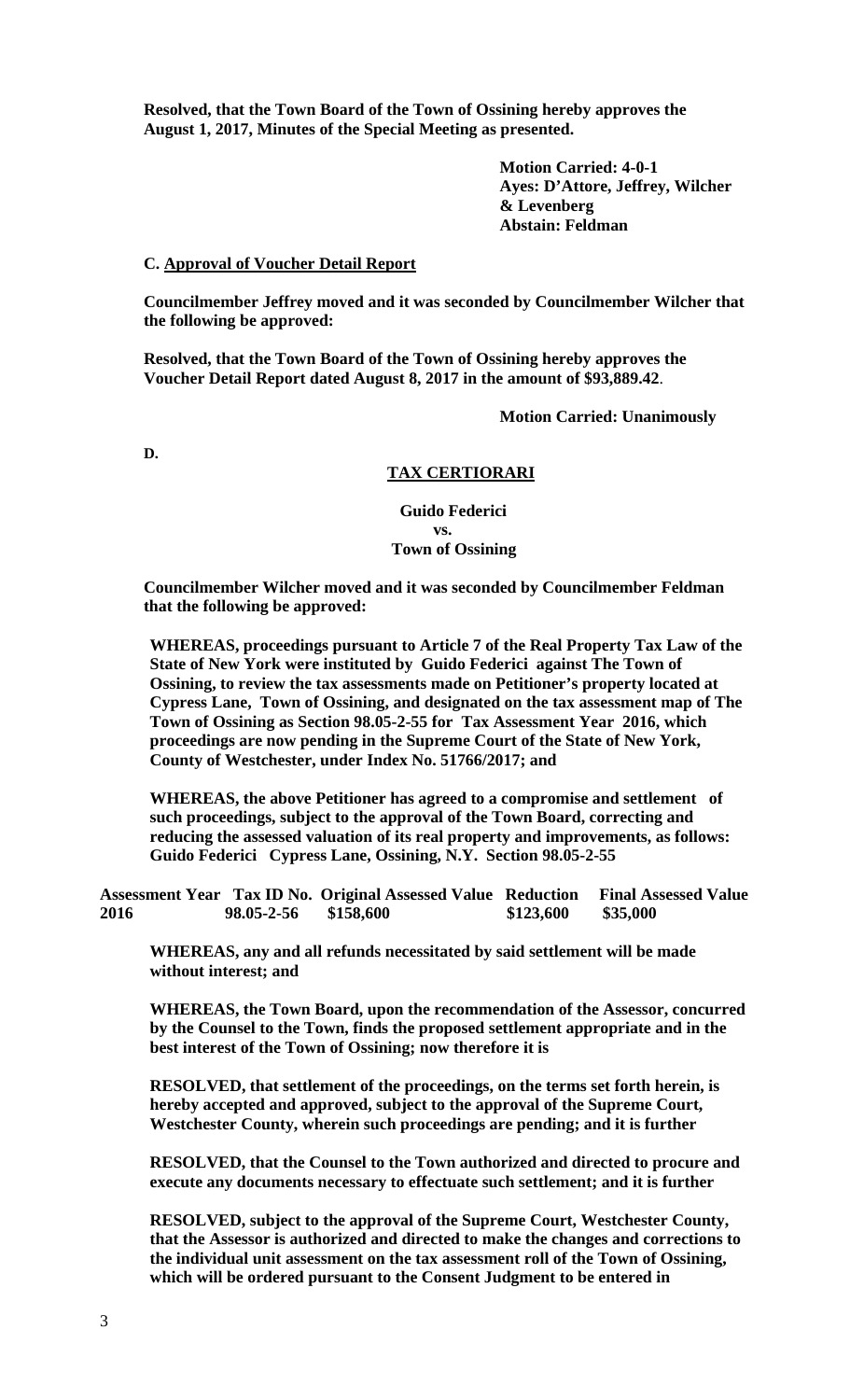**accordance with the terms of this settlement, and the Receiver of Taxes is authorized and directed to process and pay the refund of Town of Ossining taxes estimated to be \$ 91.85, which will be ordered pursuant to said Consent Judgment.** 

 **Motion Carried: Unanimously** 

# **E. TAX CERTIORARI**

## **Clinton Terrace LP vs. Town of Ossining**

**Councilmember Jeffrey moved and it was seconded by Councilmember Wilcher that the following be approved:** 

**WHEREAS, proceedings pursuant to Article 7 of the Real Property Tax Law of the State of New York were instituted by Clinton Terrace LP against The Town of Ossining, to review the tax assessments made on Petitioner's property located at 70 Croton Avenue, Town of Ossining, and designated on the tax assessment map of The Town of Ossining as Section 89.19-2-18; for Tax Assessment Year s 2014-2016, which proceedings are now pending in the Supreme Court of the State of New York, County of Westchester, under Index No. 66962/14; 67421/15 and 64443/16; and** 

**WHEREAS, the above Petitioner has agreed to a compromise and settlement of such proceedings, subject to the approval of the Town Board, correcting and reducing the assessed valuation of its real property and improvements, as follows:** 

|      |            | Clinton Terrace LP 70 Croton Avenue, Ossining, N.Y. |          | Section 89.19-2-18             |
|------|------------|-----------------------------------------------------|----------|--------------------------------|
|      |            | Assessment Year Tax ID No. Original Assessed Value  |          | Reduction Final Assessed Value |
| 2014 | 89.19-2-18 | \$458,635                                           | \$57,010 | \$401,625                      |
| 2015 | 89.19-2-18 | \$458,635                                           | \$74,435 | \$384,200                      |
| 2016 | 89.19-2-18 | \$9,665,500                                         |          | $$2,065,500$ $$7,600,000$      |

**WHEREAS, any and all refunds necessitated by said settlement will be made without interest; and** 

**WHEREAS, the Town Board, upon the recommendation of the Assessor, concurred by the Counsel to the Town, finds the proposed settlement appropriate and in the best interest of the Town of Ossining; now therefore it is** 

**RESOLVED, that settlement of the proceedings, on the terms set forth herein, is hereby accepted and approved, subject to the approval of the Supreme Court, Westchester County, wherein such proceedings are pending; and it is further** 

**RESOLVED, that the Counsel to the Town is hereby authorized and directed to procure and execute any documents necessary to effectuate such settlement; and it is further** 

**RESOLVED, subject to the approval of the Supreme Court, Westchester County, that the Assessor is authorized and directed to make the changes and corrections to the individual unit assessment on the tax assessment roll of the Town of Ossining, which will be ordered pursuant to the Consent Judgment to be entered in accordance with the terms of this settlement, and the Receiver of Taxes is authorized and directed to process and pay the refund of Town of Ossining taxes estimated to be \$4,122.16, which will be ordered pursuant to said Consent Judgment.** 

 **Motion Carried: Unanimously**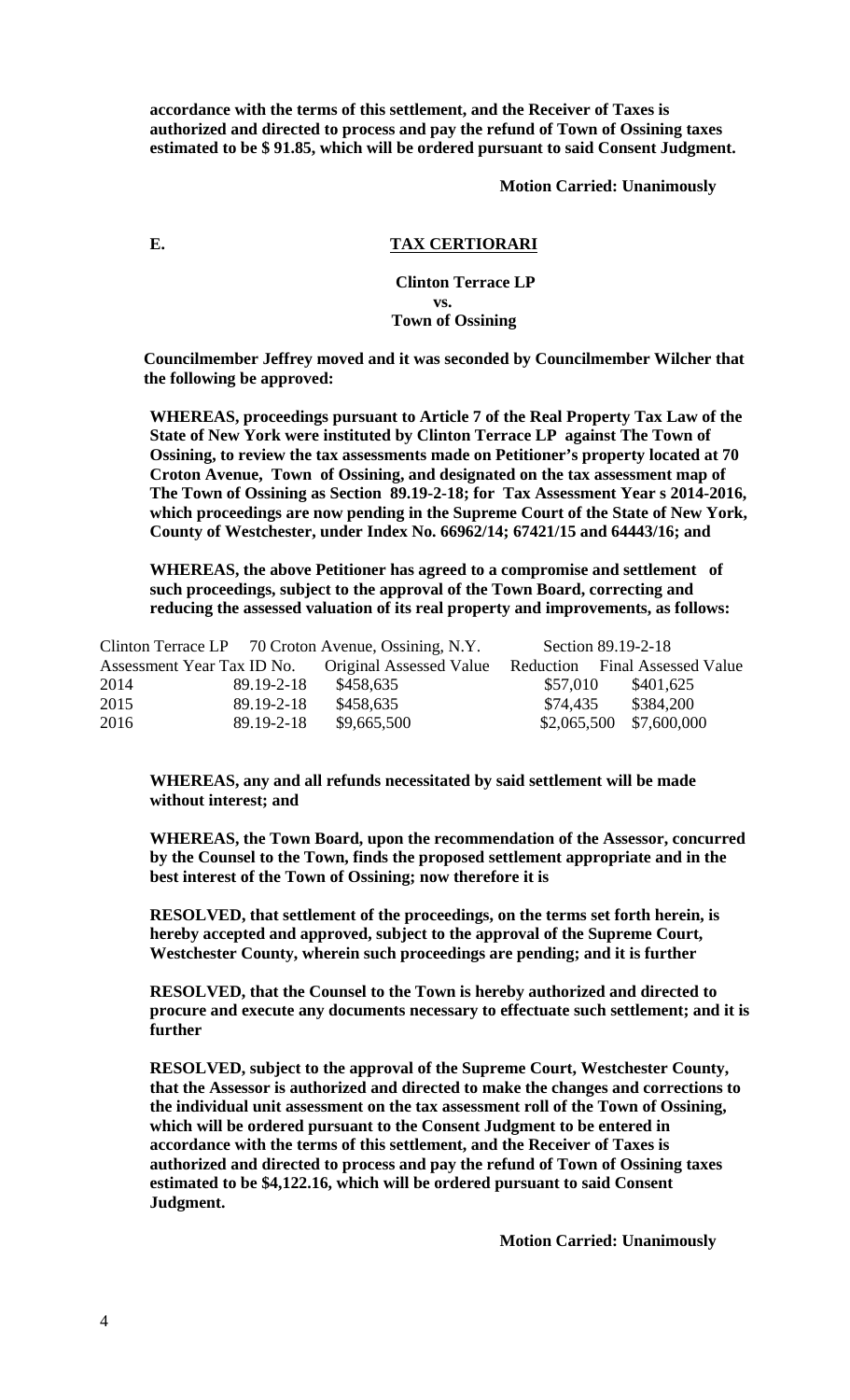## **F. MDY Realty Corp. vs. Town of Ossining**

**Councilmember Wilcher moved and it was seconded by Councilmember D'Attore that the following be approved:** 

**WHEREAS, proceedings pursuant to Article 7 of the Real Property Tax Law of the State of New York were instituted by MDY Realty Corp. against The Town of Ossining, to review the tax assessments made on Petitioner's property located at 27/29 Spring Street, Town of Ossining, and designated on the tax assessment map of The Town of Ossining as Section 89.19-4-87; and on Petitioner's property located at 23/25 Spring Street, Town of Ossining, and designated on the tax assessment map of The Town of Ossining as Section 89.19-4-88 for Tax Assessment Year 2016, which proceedings are now pending in the Supreme Court of the State of New York, County of Westchester, under Index No. 64744/16; and** 

**WHEREAS, the above Petitioner has agreed to a compromise and settlement of such proceedings, subject to the approval of the Town Board, correcting and reducing the assessed valuation of its real property and improvements, as follows:** 

**MDY Realty Corp. 27/29 Spring Street , Ossining, N.Y. Section 89.19-4-87** 

|      |            | Assessment Year Tax ID No. Original Assessed Value                      | Reduction Final Assessed Value |
|------|------------|-------------------------------------------------------------------------|--------------------------------|
| 2016 | 89.19-4-87 | \$818.400                                                               | $$160,160$ $$658,240$          |
|      |            |                                                                         |                                |
|      |            | MDY Realty Corp. 23/25 Spring Street, Ossining, N.Y. Section 89.19-4-88 |                                |

|      |            | Assessment Year Tax ID No. Original Assessed Value | Reduction Final Assessed Value |                     |  |
|------|------------|----------------------------------------------------|--------------------------------|---------------------|--|
| 2016 | 89.19-4-88 | \$673,700                                          |                                | \$131,940 \$541,760 |  |

**WHEREAS, any and all refunds necessitated by said settlement will be made without interest; and** 

**WHEREAS, the Town Board, upon the recommendation of the Assessor, concurred by the Counsel to the Town, finds the proposed settlement appropriate and in the best interest of the Town of Ossining; now therefore it is** 

**RESOLVED, that settlement of the proceedings, on the terms set forth herein, is hereby accepted and approved, subject to the approval of the Supreme Court, Westchester County, wherein such proceedings are pending; and it is further RESOLVED, that the Counsel to the Town is hereby authorized and directed to procure and execute any documents necessary to effectuate such settlement; and it is further** 

**RESOLVED, subject to the approval of the Supreme Court, Westchester County, that the Assessor is authorized and directed to make the changes and corrections to the individual unit assessment on the tax assessment roll of the Town of Ossining, which will be ordered pursuant to the Consent Judgment to be entered in accordance with the terms of this settlement, and the Receiver of Taxes is authorized and directed to process and pay the refund of Town of Ossining taxes estimated to be \$ 278.65 , which will be ordered pursuant to said Consent Judgment.** 

 **Motion Carried: Unanimously**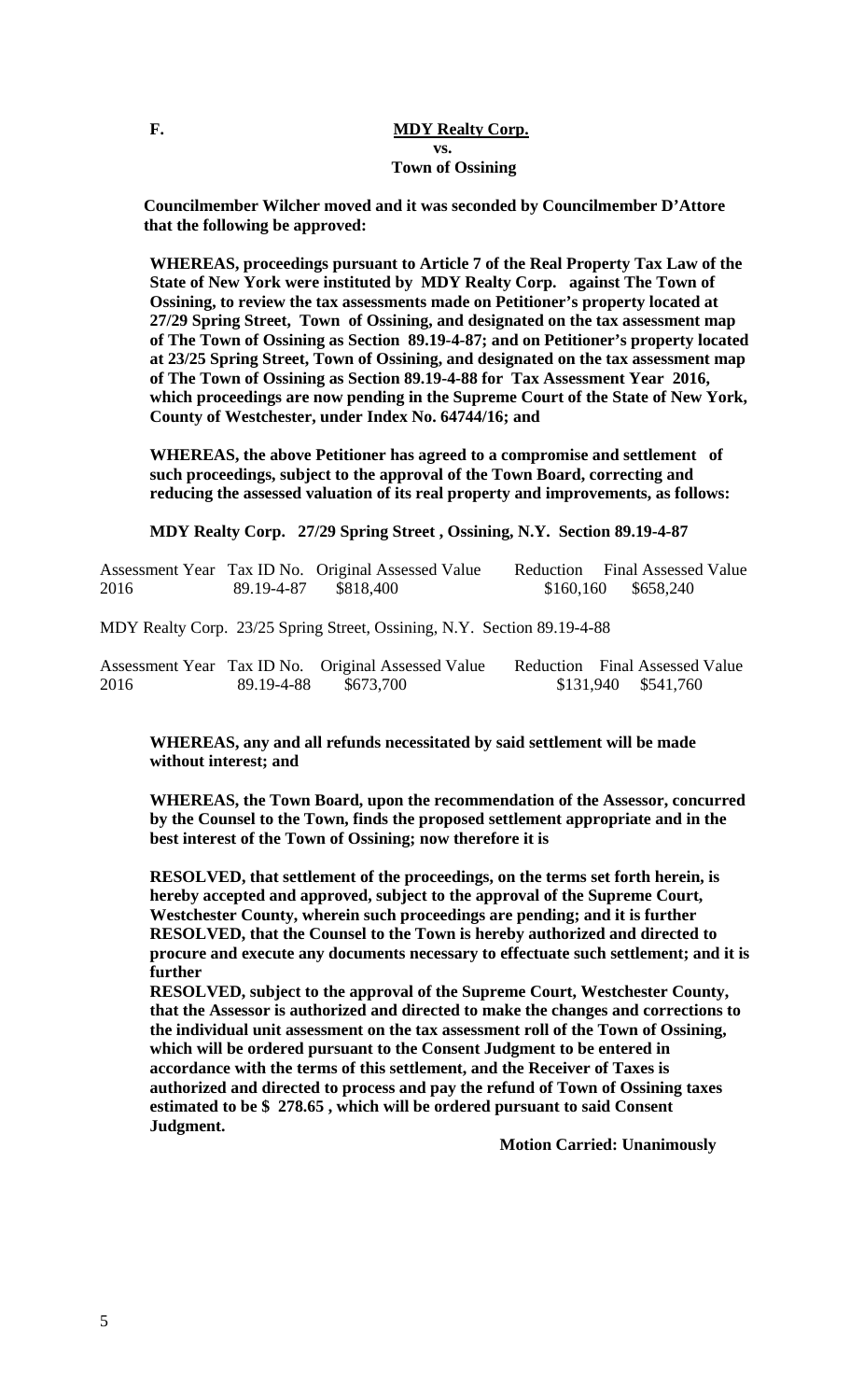## **G. TAX CERTIORARI**

#### **Louis Bataille vs. Town of Ossining**

**Councilmember Wilcher moved and it was seconded by Councilmember Feldman that the following be approved:** 

**WHEREAS, proceedings pursuant to Article 7 of the Real Property Tax Law of the State of New York were instituted by Louis Bataille against The Town of Ossining, to review the tax assessments made on Petitioner's property located at 30 North Malcolm Street, Town of Ossining, and designated on the tax assessment map of The Town of Ossining as Section 89.19-1-29.2 for Tax Assessment Year 2016, which proceedings are now pending in the Supreme Court of the State of New York, County of Westchester, under Index No. 53861/16; and** 

**WHEREAS, the above Petitioner has agreed to a compromise and settlement of such proceedings, subject to the approval of the Town Board, correcting and reducing the assessed valuation of its real property and improvements, as follows:** 

**Louis Bataille 30 North Malcolm Street, Ossining, N.Y. Section 89.19-1-29.2** 

|      |                        | Assessment Year Tax ID No. Original Assessed Value Reduction Final Assessed Value |                     |  |
|------|------------------------|-----------------------------------------------------------------------------------|---------------------|--|
| 2016 | 89.19-1-29.2 \$613,900 |                                                                                   | \$105,900 \$508,000 |  |

**WHEREAS, any and all refunds necessitated by said settlement will be made without interest; and** 

**WHEREAS, the Town Board, upon the recommendation of the Assessor, concurred by the Counsel to the Town, finds the proposed settlement appropriate and in the best interest of the Town of Ossining; now therefore it is** 

**RESOLVED, that settlement of the proceedings, on the terms set forth herein, is hereby accepted and approved, subject to the approval of the Supreme Court, Westchester County, wherein such proceedings are pending; and it is further** 

**RESOLVED, that the Counsel to the Town is hereby authorized and directed to procure and execute any documents necessary to effectuate such settlement; and it is further** 

**RESOLVED, subject to the approval of the Supreme Court, Westchester County, that the Assessor is authorized and directed to make the changes and corrections to the individual unit assessment on the tax assessment roll of the Town of Ossining, which will be ordered pursuant to the Consent Judgment to be entered in accordance with the terms of this settlement, and the Receiver of Taxes is authorized and directed to process and pay the refund of Town of Ossining taxes estimated to be \$ 101.02 , which will be ordered pursuant to said Consent Judgment.** 

 **Motion Carried: Unanimously**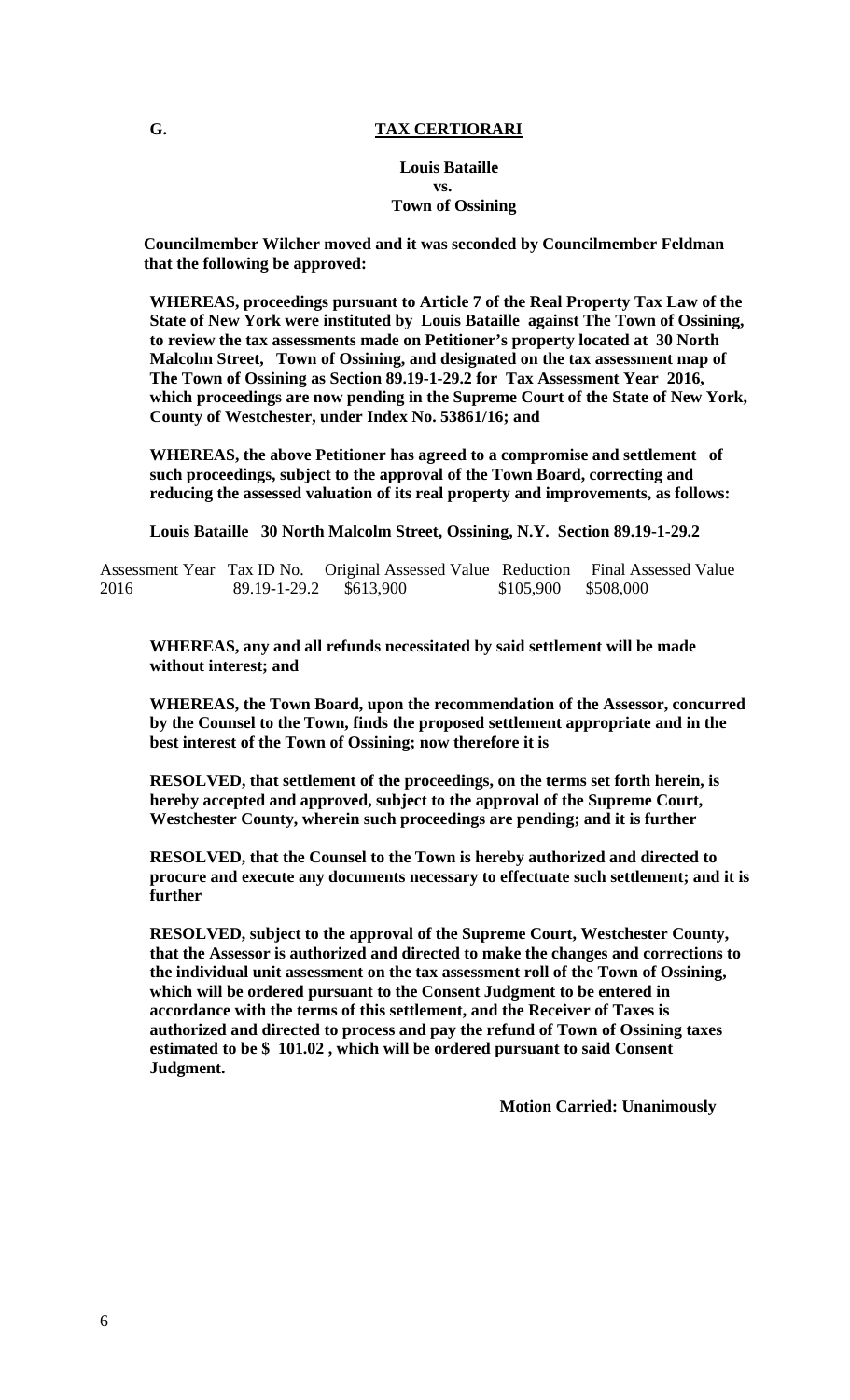## **H.** TAX CERTIORARI

#### **Monte Kalfa Corp. vs. Town of Ossining**

**Councilmember Wilcher moved and it was seconded by Councilmember Feldman that the following be approved:** 

**WHEREAS, proceedings pursuant to Article 7 of the Real Property Tax Law of the State of New York were instituted by Monte Kalfa Corp. against The Town of Ossining, to review the tax assessments made on Petitioner's property located at 66- 68 Croton Avenue, Town of Ossining, and designated on the tax assessment map of The Town of Ossining as Section 89.19-2-21 for Tax Assessment Years 2008-2016, which proceedings are now pending in the Supreme Court of the State of New York, County of Westchester, under Index No. 23242/08, 23147/09, 25941/10, 15803/11, 67496/12, 66923/13, 67297/14, 67291/15, and 65075/16; and** 

**WHEREAS, the above Petitioner has agreed to a compromise and settlement of such proceedings, subject to the approval of the Town Board, correcting and reducing the assessed valuation of its real property and improvements, as follows:** 

**Monte Kalfa Corp. 66-68 Croton Avenue, Ossining, N.Y. Section 89.19-2-21** 

|      |            | Assessment Year Tax ID No. Original Assessed Value | Reduction | <b>Final Assessed Value</b> |
|------|------------|----------------------------------------------------|-----------|-----------------------------|
| 2008 | 89.19-2-21 | \$382,000                                          | \$42,020  | \$339,980                   |
| 2009 | 89.19-2-21 | \$382,000                                          | \$72,580  | \$309,420                   |
| 2010 | 89.19-2-21 | \$382,000                                          | \$38,200  | \$343,800                   |
| 2011 | 89.19-2-21 | \$382,000                                          | \$7,640   | \$374,360                   |
| 2012 | 89.19-2-21 | \$382,000                                          | \$0       | \$382,000                   |
| 2013 | 89.19-2-21 | \$382,000                                          | \$0       | \$382,000                   |
| 2014 | 89.19-2-21 | \$382,000                                          | \$0       | \$382,000                   |
| 2015 | 89.19-2-21 | \$382,000                                          | \$0       | \$382,000                   |
| 2016 | 89.19-2-21 | \$7,253,300                                        | \$453,300 | \$6,800,000                 |

**WHEREAS, any and all refunds necessitated by said settlement will be made without interest; and** 

**WHEREAS, the Town Board, upon the recommendation of the Assessor, concurred by the Counsel to the Town, finds the proposed settlement appropriate and in the best interest of the Town of Ossining; now therefore it is** 

**RESOLVED, that settlement of the proceedings, on the terms set forth herein, is hereby accepted and approved, subject to the approval of the Supreme Court, Westchester County, wherein such proceedings are pending; and it is further** 

**RESOLVED, that the Counsel to the Town is hereby authorized and directed to procure and execute any documents necessary to effectuate such settlement; and it is further** 

**RESOLVED, subject to the approval of the Supreme Court, Westchester County, that the Assessor is authorized and directed to make the changes and corrections to the individual unit assessment on the tax assessment roll of the Town of Ossining, which will be ordered pursuant to the Consent Judgment to be entered in accordance with the terms of this settlement, and the Receiver of Taxes is authorized and directed to process and pay the refund of Town of Ossining taxes estimated to be \$ 2,576.87, which will be ordered pursuant to said Consent Judgment**.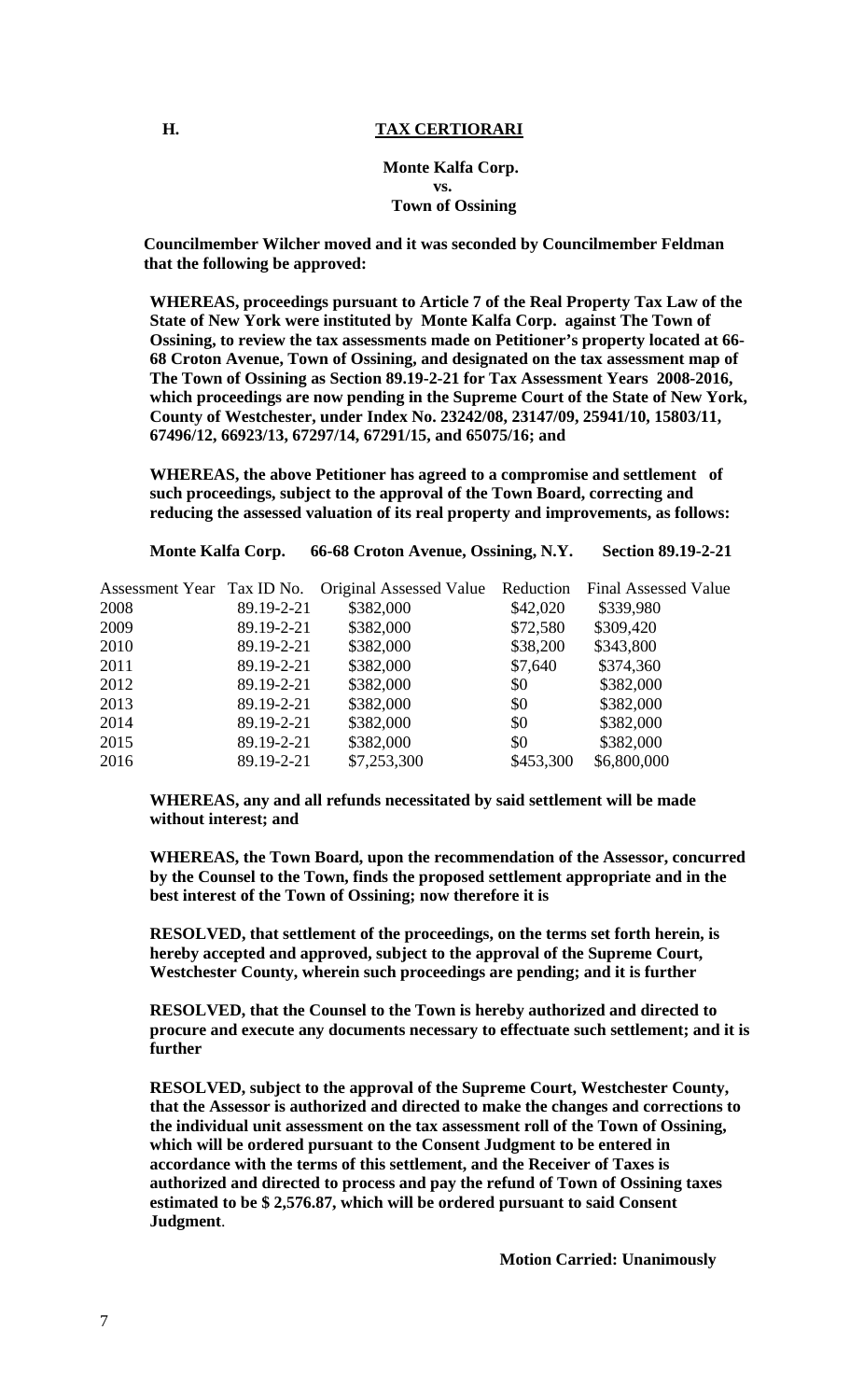### **I. Agreement- CGI Communications, Inc., 2017 Community Video Program**

**Councilmember Wilcher moved and it was seconded by Councilmember Feldman that the following be approved:** 

**Resolved, that the Town Board of the Town of Ossining hereby authorizes the Supervisor to enter into an agreement with CGI Communications, Inc., of Rochester, New York, for the continuation of the no-cost Community Video**  Program for the Town of Ossining as per the proposal dated July 5<sup>th</sup>, 2017.

 **Motion Carried: Unanimously** 

#### **J. Agreement- Auctions International**

**Councilmember Wilcher moved and it was seconded by Councilmember Jeffrey that the following be approved:** 

**Resolved, that the Town Board of the Town of Ossining hereby authorizes the Supervisor to enter into an agreement with Auctions International of East Aurora, New York, for the provision of surplus auction services for the Town of Ossining with terms and conditions to remain in effect for a period of two years from the date of signing; and** 

**Be it further Resolved, that this agreement may be cancelled upon request of the Town of Ossining at any time during this two year period.** 

 **Motion Carried: Unanimously** 

**K.Adoption of Introductory Local Law #6 of 2017 as Local Law #5 of 2017 - Extending A Moratorium on Construction within the Town of Ossining** 

**Councilmember Wilcher moved and it was seconded by Councilmember Feldman that the following be approved:** 

**WHEREAS, the Town Board of the Town of Ossining has been considering the adoption of a proposed local law entitled "Amendment to Extend Interim Development Moratorium within the Unincorporated Town of Ossining", which means to impose a temporary moratorium on development within the Town of Ossining to allow for a planning and zoning analysis consistent with the Town's Comprehensive Plan; and** 

**WHEREAS, in accordance with New York State Law, and after having provided all requisite notice thereunder, the Town Board conducted a Public Hearing on Introductory Local Law No. 6-2017 entitled "Amendment to Extend Interim Development Moratorium within the Unincorporated Town of Ossining" on August 8th, 2017 at 7:30 p.m.at the Birdsall-Fagan Police/Court Facility, 86-88 Spring Street, Ossining, New York during which the public had the opportunity to be heard on such proposed local law; and** 

**WHEREAS, the proposed Local Law is a Type II action and does not require environmental review;** 

**NOW, THEREFORE, BE IT RESOLVED, that the Town Board of the Town of Ossining hereby adopts Local Law No. 5-2017, entitled "Amendment to Extend Interim Development Moratorium within the Unincorporated Town of Ossining" with such adoption to take effect as set forth in said Local Law and as otherwise required by law; and**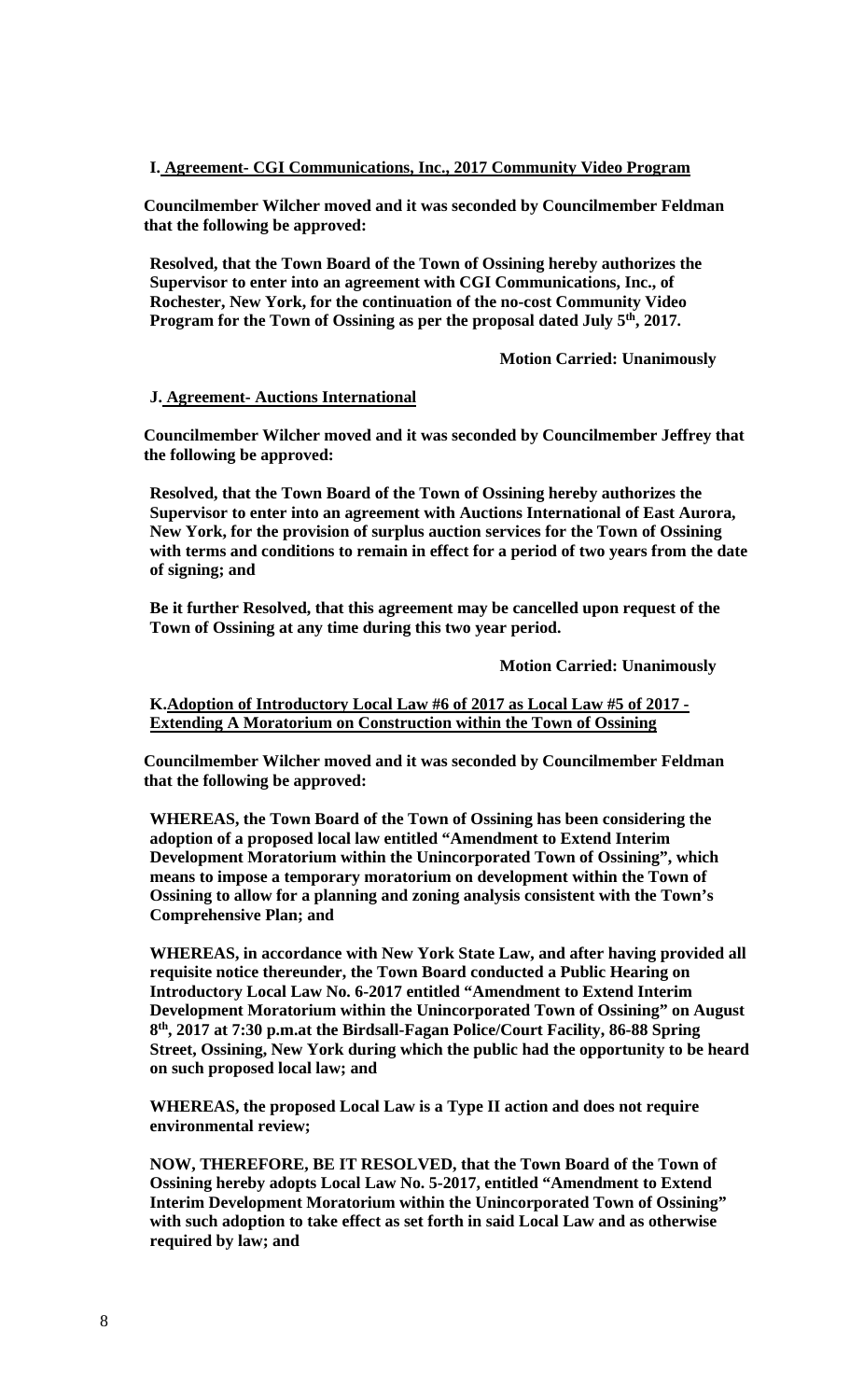**BE IT FURTHER RESOLVED, that the Town Board directs said Local Law #5 of 2017 to be filed and/or distributed in accordance with applicable law.** 

## **Motion Carried: Unanimously**

### **L. Resolution- Closed Bid Solicitation for 15 Meadowbrook Drive**

**Councilmember Wilcher moved and it was seconded by Councilmember Jeffrey that the following be approved:** 

**Whereas, the Town Board of the Town of Ossining occasionally auctions properties with delinquent taxes in accordance with the requirements and procedure set forth in State and Local Law; and** 

**Whereas, the Town Board passed a resolution on May 23rd, 2017 authorizing the sale of several such properties, including 15 Meadowbrook Drive, Tax I.D. #89.07-1- 60 (the "Property"); and** 

**Whereas, the Town Board held a duly-noticed auction on July 25th, 2017 at 1:00PM at 16 Croton Avenue; and** 

**Whereas, the high bidder at \$340,000 has declined to move forward with the purchase at the \$340,000 price and the second high bidder at \$335,000 has also declined to move forward with the purchase at the \$335,000 price; and** 

**Whereas, it is the recommendation of the Receiver of Taxes that, in the interest of fairness and equity to both the bidders and the Town and due to the unusual nature of this situation, that the Town Board authorizes the Receiver of Taxes move forward with a procedure whereby the three highest bidders are permitted to submit a sealed bid for the property as outlined in the updated "Conditions of Sale" document attached hereto and with a minimum bid of \$300,000 where the bid cannot be a whole number and must include cents (NOT \$3XX,XXX.00).** 

**Therefore, be it Resolved, that the Town Board does hereby authorize the Receiver of Taxes to commence with notification of the three highest bidders as prescribed in the "Conditions of Sale" with all bid submissions due to the Town Tax Receiver's**  Office at 16 Croton Avenue by Friday, August 11<sup>th</sup> at 4:30PM; and

**Be it Further Resolved, that the Receiver of Taxes is hereby authorized to accept the highest qualified bidder over \$300,000 for retroactive approval by the Town Board at the August 22nd, 2017 meeting.** 

 **Motion Carried: Unanimously** 

#### **M. Finance- Capital Project #2014-5190- Spray Park Recirculation AMENDMENT**

**Councilmember D'Attore moved and it was seconded by Councilmember Wilcher that the following be approved:** 

Whereas, on August 1<sup>st</sup>, 2017, the Town Board of the Town of Ossining passed a **budget adjustment for Capital Project #2014-5190 Spray Park Recirculation; and** 

**Whereas, upon further review of the project, there was a calculation error in the resolution passed by the Board;** 

**Resolved, that the Town Board of the Town of Ossining authorizes a corrected budget adjustment for Capital Project #2014-5190, entitled "Spray Park Recirculation", of \$241,197 for project implementation, increasing the project to \$461,197 to be funded by a transfer from General fund balance, which will replace the budget adjustment for the Capital Project authorized on August 1st, 2017.** 

**Increase: 370.7110.200.5190 \$241,197 Spray Park Recirculation (Expense) Increase: 370050.503100.5190 \$241,197 Transfer from General Fund (Revenue)**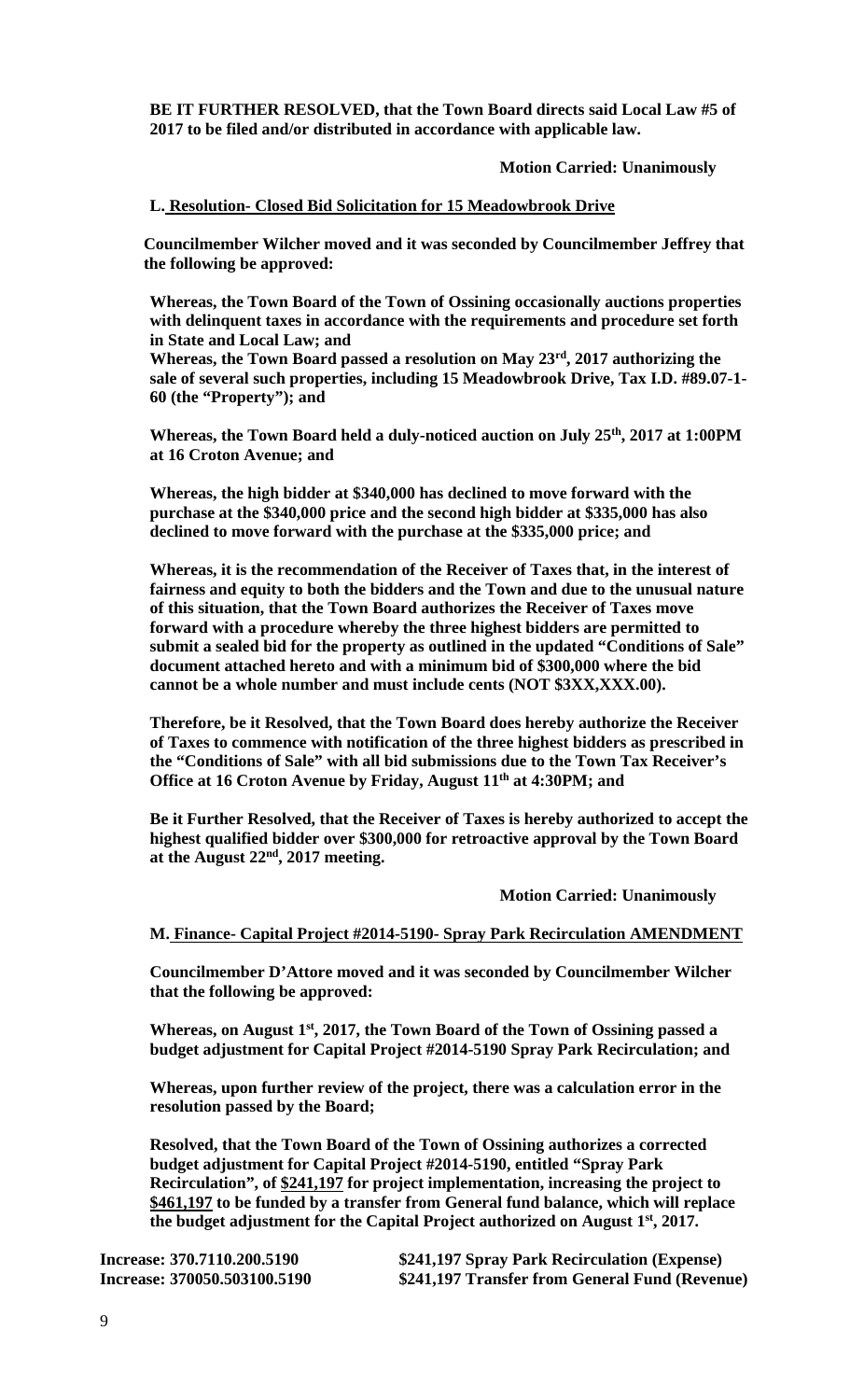**Increase: 1009901.905 \$241,197 Transfer to Capital (Expense) Increase: 100060.4795 \$241,197 Fund Balance (Revenue)** 

 **Motion Carried: Unanimously** 

**N. Contract- Commercial Instruments and Alarm Systems, Inc.- Commercial Fire Alarm System for Cedar Lane Arts Center** 

**Councilmember Wilcher moved and it was seconded by Councilmember Feldman that the following be approved:** 

**Resolved, that the Town Board of the Town of Ossining hereby authorizes the Supervisor to sign a revised agreement with Commercial Instruments and Alarm Systems, Inc. of Fishkill, New York for a commercial fire alarm system and ongoing monitoring services for the Cedar Lane Arts Center, subject to approval by Counsel to the Town as to form.** 

 **Motion Carried: Unanimously** 

# **VIII.CORRESPONDENCE TO BE RECEIVED AND FILED**

## **IX.MONTHLY REPORTS**

**Councilmember Jeffrey moved and it was seconded by Councilmember Wilcher that the following be approved:** 

**Resolved, that the Town Board of the Town of Ossining hereby accepts the following monthly reports for the month of July 2017:** 

- **Town Clerk's Office**
- **Town Building Department**
- **Town Supervisor's Office**
- **Town Tax Receiver's Office**

## **Motion Carried: Unanimously**

## **X.VISITOR RECOGNITION**

**Robert Katz, Icognito Lane, spoke about the dirt portion of McCarthy Drive which had a serious water drainage problem which \$50,000 was spent on it to resolve the problem. Now with the prospect of the road being paved over will increase water flow. This should be a concern to the Town as well homeowners due to inaccurate property lines.** 

## **XI.ADJOURNMENT-WORK SESSION**

**At 8:21 P.M., Councilmember D'Attore moved and it was seconded by Councilmember Wilcher that the Regular Meeting be adjourned to Work Session.** 

**At 9:39 P.M., Councilmember Wilcher motioned to leave Exec and Councilmember D'Attore seconded, 5-0-0.**

**At 9:40 P.M., Councilmember Jeffrey motioned to adjourn and Councilmember Feldman seconded, 5-0-0.** 

Approved: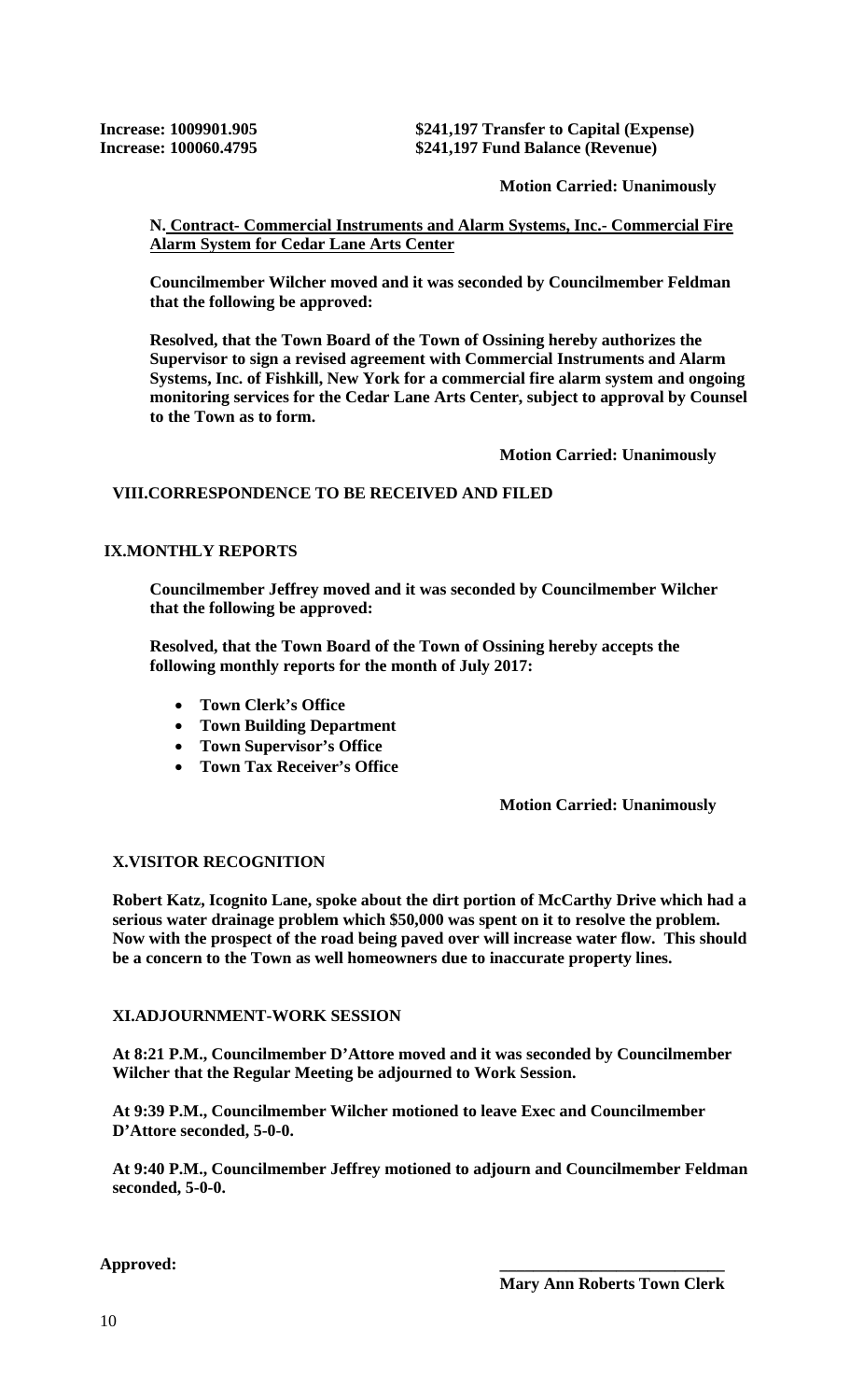## **TOWN OF OSSINING PUBLIC AUCTION CONDITIONS OF SALE**

1. The property known as 15 Meadowbrook Drive, Ossining, New York (the "Property") will be offered for sale separately and "as is" in a sealed bid auction conducted by the Supervisor of the Town of Ossining or her designee.

2. A person wishing to be recognized as a Qualified Bidder in this sealed bid auction must submit

- a bank or certified check payable to "The Town of Ossining" in the amount of Two Thousand, Five Hundred (\$2,500) Dollars,
- an executed copy of this Conditions of Sale, and
- a completed Sealed Bid form (in the form attached as Exhibit "A"),

and return these three items to the Ossining Town Tax Receiver's Office (8:30 a.m. to 4:30 p.m. weekdays, excluding holidays) by close of business on Friday, August 11, 2017.

3. The Property will be sold to the Qualified Bidder who offers the highest purchase price above \$300,000 where the bid cannot be a whole number and must include cents (NOT

\$3XX,XXX.00). The only parties who will be eligible to be recognized as Qualified Bidders for the purposes of this sealed bid auction are those parties who bid \$300,000 or higher at the live auction held on July  $25<sup>th</sup>$ , 2017.

4. Checks from Qualified Bidders will be held pending the results of the sealed bid auction and the subsequent closing of the property to be held on September 12, 2017. Checks of unsuccessful bidders will be returned no later than September 12, 2017, regardless of the date of the closing.

5. The highest bidder will be informed on Monday, August  $14<sup>th</sup>$  and shall be required to pay the balance of their bid, i.e. the balance of the purchase price, by bank or certified check on the closing date. All payments shall be made to the Town of Ossining and shall be in cash or by certified check or by bank teller's check or bank cashier's check. The other two bidders will be informed of the results on August  $14<sup>th</sup>$  as well.

6. All taxes and assessments for the current fiscal year shall be apportioned as of the closing date herein set as September 12, 2017.

7. All Deeds shall be recorded by a Title Company chosen by the Town and the purchaser will be responsible for the payment of any real estate transfer taxes, recording fees, and document preparation fees incurred in the transactions to file the deeds from the original owner to both the Town and the Purchaser. Payment of these fees shall be made by check directly to the Title Company.

8. In addition to the selling price a service charge of Two Hundred Fifty Dollars (\$250.00) will be imposed for the preparation of the Deed and the delivery of the Deed to the Title Company chosen by the Town for recording. Payment of this fee shall be made to the Town of Ossining on the closing date.

9. The Town will deliver a deed upon payment of the full purchase price reciting that its title is derived from a tax foreclosure proceeding pursuant to Article 11 of the Real Property Tax Law of the State of New York, that it has no direct knowledge of, or familiarity with, the property being conveyed and that it makes no warranties or representation with respect to the